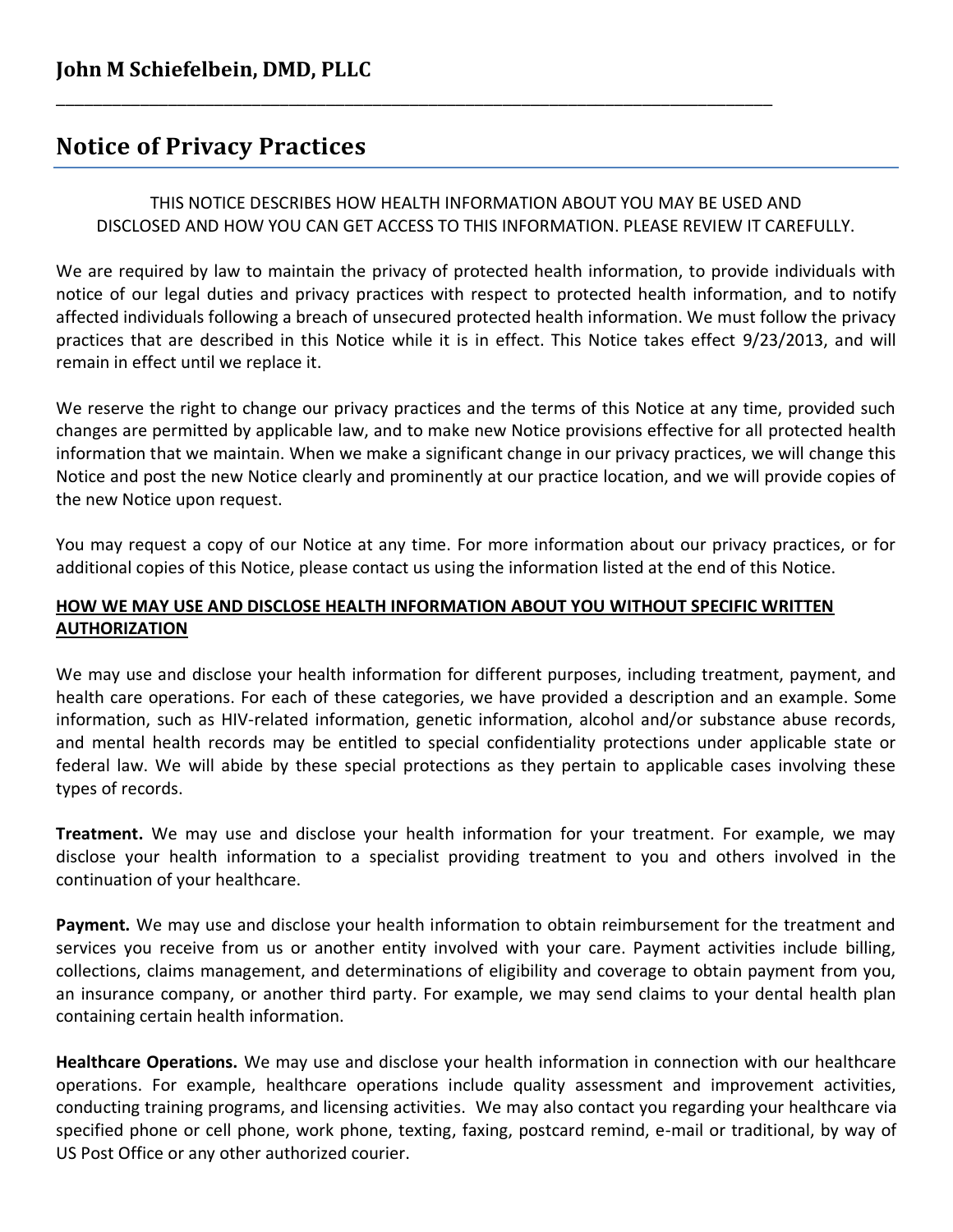**Individuals Involved in Your Care or Payment for Your Care.** We may disclose your health information to your family or friends or any other individual identified by you when they are involved in your care or in the payment for your care. Additionally, we may disclose information about you to a patient representative. If a person has the authority by law to make health care decisions for you, we will treat that patient representative the same way we would treat you with respect to your health information.

**Disaster Relief.** We may use or disclose your health information to assist in disaster relief efforts.

**Required by Law.** We may use or disclose your health information when we are required to do so by law.

**Public Health Activities.** We may disclose your health information for public health activities, including disclosures to:

- o Prevent or control disease, injury or disability;
- o Report child abuse or neglect;
- o Report reactions to medications or problems with products or devices;
- o Notify a person of a recall, repair, or replacement of products or devices;
- o Notify a person who may have been exposed to a disease or condition; or

o Notify the appropriate government authority if we believe a patient has been the victim of abuse, neglect, or domestic violence.

**National Security.** We may disclose to military authorities the health information of Armed Forces personnel under certain circumstances. We may disclose to authorized federal officials health information required for lawful intelligence, counterintelligence, and other national security activities. We may disclose to correctional institution or law enforcement official having lawful custody the protected health information of an inmate or patient.

**Secretary of HHS.** We will disclose your health information to the Secretary of the U.S. Department of Health and Human Services when required to investigate or determine compliance with HIPAA.

**Worker's Compensation.** We may disclose your PHI to the extent authorized by and to the extent necessary to comply with laws relating to worker's compensation or other similar programs established by law.

**Law Enforcement.** We may disclose your PHI for law enforcement purposes as permitted by HIPAA, as required by law, or in response to a subpoena or court order.

**Health Oversight Activities.** We may disclose your PHI to an oversight agency for activities authorized by law. These oversight activities include audits, investigations, inspections, and credentialing, as necessary for licensure and for the government to monitor the health care system, government programs, and compliance with civil rights laws.

**Judicial and Administrative Proceedings.** If you are involved in a lawsuit or a dispute, we may disclose your PHI in response to a court or administrative order. We may also disclose health information about you in response to a subpoena, discovery request, or other lawful process instituted by someone else involved in the dispute, but only if efforts have been made, either by the requesting party or us, to tell you about the request or to obtain an order protecting the information requested.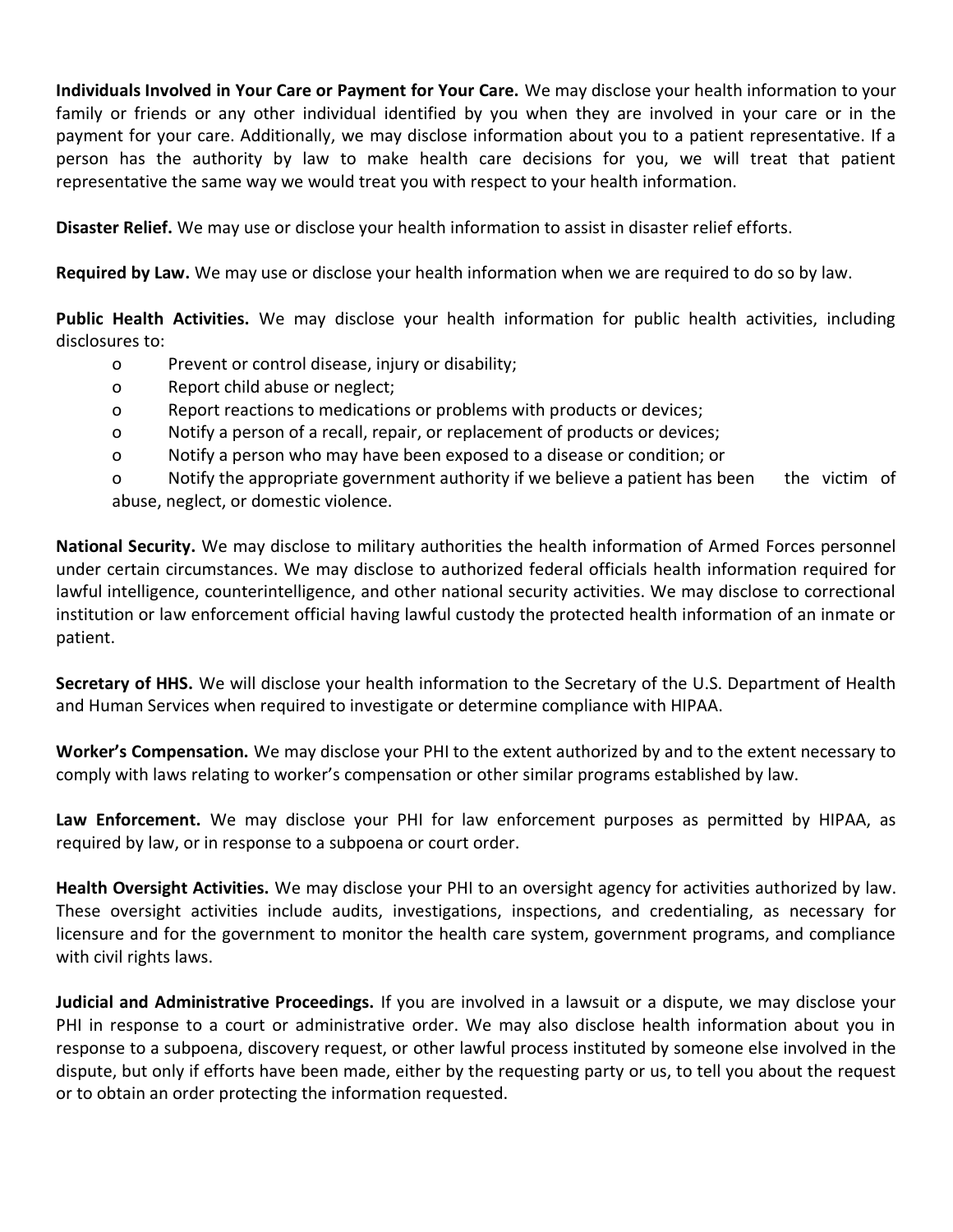**Research.** We may disclose your PHI to researchers when their research has been approved by an institutional review board or privacy board that has reviewed the research proposal and established protocols to ensure the privacy of your information.

**Coroners, Medical Examiners, and Funeral Directors.** We may release your PHI to a coroner or medical examiner. This may be necessary, for example, to identify a deceased person or determine the cause of death. We may also disclose PHI to funeral directors consistent with applicable law to enable them to carry out their duties.

**Fundraising.** We may contact you to provide you with information about our sponsored activities, including fundraising programs, as permitted by applicable law. If you do not wish to receive such information from us, you may opt out of receiving the communications.

#### **Other Uses and Disclosures of PHI**

Your authorization is required, with a few exceptions, for disclosure of psychotherapy notes, use or disclosure of PHI for marketing, and for the sale of PHI. We will also obtain your written authorization before using or disclosing your PHI for purposes other than those provided for in this Notice (or as otherwise permitted or required by law). You may revoke an authorization in writing at any time. Upon receipt of the written revocation, we will stop using or disclosing your PHI, except to the extent that we have already taken action in reliance on the authorization.

#### **Your Health Information Rights**

**Access.** You have the right to look at or get copies of your health information, with limited exceptions. You must make the request in writing. You may obtain a form to request access by using the contact information listed at the end of this Notice. You may also request access by sending us a letter to the address at the end of this Notice. If you request information that we maintain on paper, we may provide photocopies. If you request information that we maintain electronically, you have the right to an electronic copy. We will use the form and format you request if readily producible. We will charge you a reasonable cost-based fee for the cost of supplies and labor of copying, and for postage if you want copies mailed to you. Contact us using the information listed at the end of this Notice for an explanation of our fee structure.

If you are denied a request for access, you have the right to have the denial reviewed in accordance with the requirements of applicable law.

**Disclosure Accounting.** With the exception of certain disclosures, you have the right to receive an accounting of disclosures of your health information in accordance with applicable laws and regulations. To request an accounting of disclosures of your health information, you must submit your request in writing to the Privacy Official. If you request this accounting more than once in a 12-month period, we may charge you a reasonable, cost-based fee for responding to the additional requests.

**Right to Request a Restriction.** You have the right to request additional restrictions on our use or disclosure of your PHI by submitting a written request to the Privacy Official. Your written request must include (1) what information you want to limit, (2) whether you want to limit our use, disclosure or both, and (3) to whom you want the limits to apply. We are not required to agree to your request except in the case where the disclosure is to a health plan for purposes of carrying out payment or health care operations, and the information pertains solely to a health care item or service for which you, or a person on your behalf (other than the health plan), has paid our practice in full.